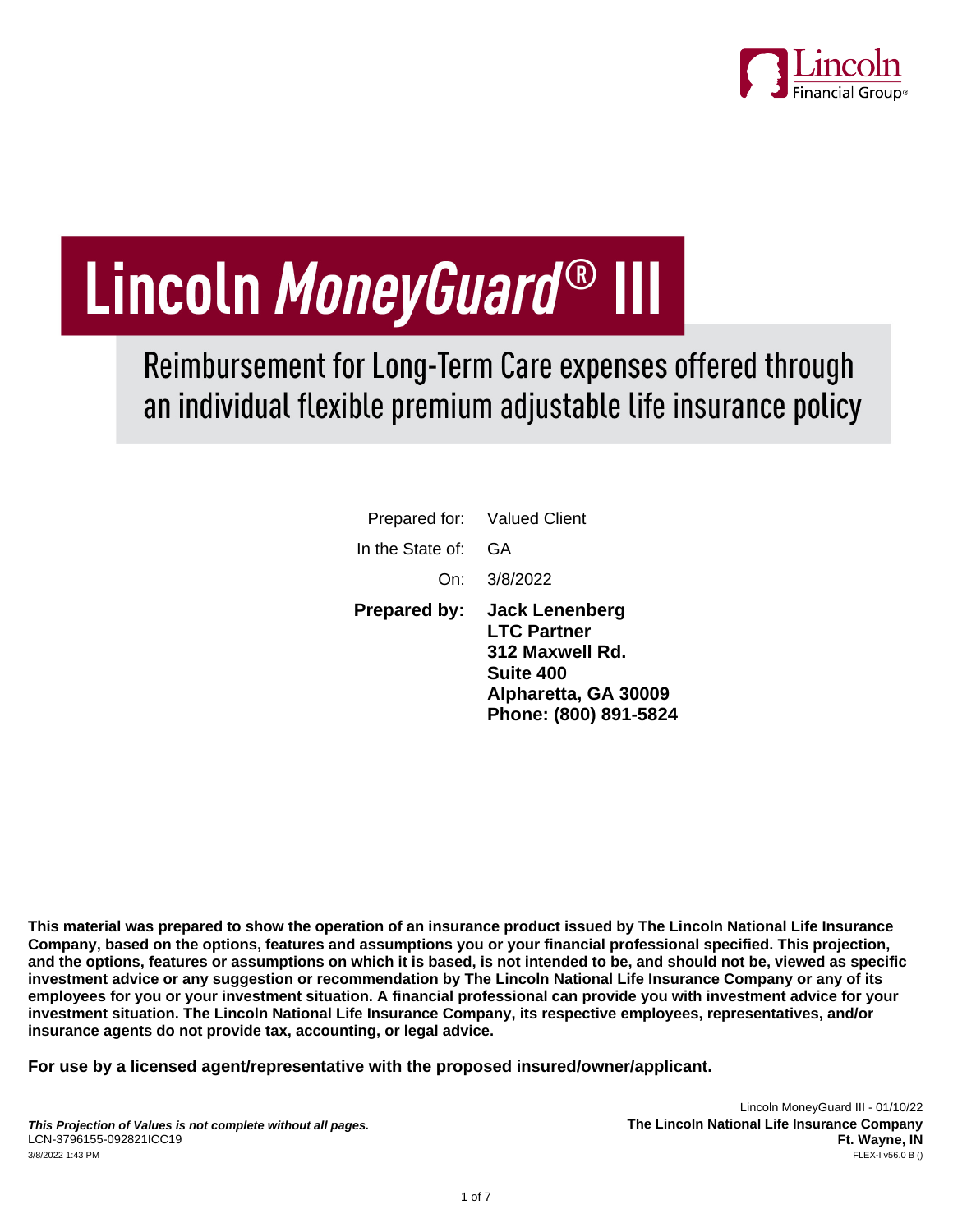

# **Understanding Your Projection of Values**

**Year**: The policy year beginning with the effective date of the policy.

**Age**: The insured's age at the beginning of the policy year shown.

**Surrender Value**: The amount you will receive for fully surrendering the contract. The amount shown is the value on the last day of the policy year. Surrender charges will apply in the event that the cash surrender value is greater than the Return of Premium Benefit. The initial surrender charge decreases, eventually reaching zero at the end of year 10.

**Return of Premium Provision (ROP)**: The amount available upon surrender of the contract. This amount varies based on the return of premium choice selected, and premiums paid at time of surrender.

**Death Benefit**: The amount payable upon death. The amount shown is the value on the last day of the policy year. The Death Benefit may be higher than the Specified Amount due to the Minimum Required Death Benefit provision, please see the contract for details.

**Long-Term Care Benefit Limits**: The amount available for reimbursement of costs incurred for Qualified Long-Term Care expenses.

#### **Things to Know**

This is a Projection of Values for Lincoln *MoneyGuard*® III which is an Individual Flexible Premium Adjustable Life Insurance policy issued by The Lincoln National Life Insurance Company, Fort Wayne, IN on Policy Form ICC19-MG890, with a Long-Term Care Benefits Rider (LTCBR) on Rider Form ICC19LTCBR-890, a Terminal Illness Acceleration of Death Benefit Rider on Form ICC19TIR-891, and a Value Protection Endorsement on Form ICC19END-10534.

THIS IS A LIFE INSURANCE POLICY PROJECTION OF VALUES AND NOT A CONTRACT. ACTUAL RESULTS MAY VARY FROM THE VALUES SHOWN IN THIS PROJECTION OF VALUES. POLICY LIMITATIONS AND EXCLUSIONS ARE DESCRIBED IN THE OUTLINE OF COVERAGE THAT ACCOMPANIES THIS PROJECTION OF VALUES. GUARANTEES ARE SUBJECT TO THE FINANCIAL STRENGTH OF THE LINCOLN NATIONAL LIFE INSURANCE COMPANY.

**Lincoln Financial Group is the marketing name for Lincoln National Corporation and its affiliates. Affiliates are separately responsible for their own financial and contractual obligations.**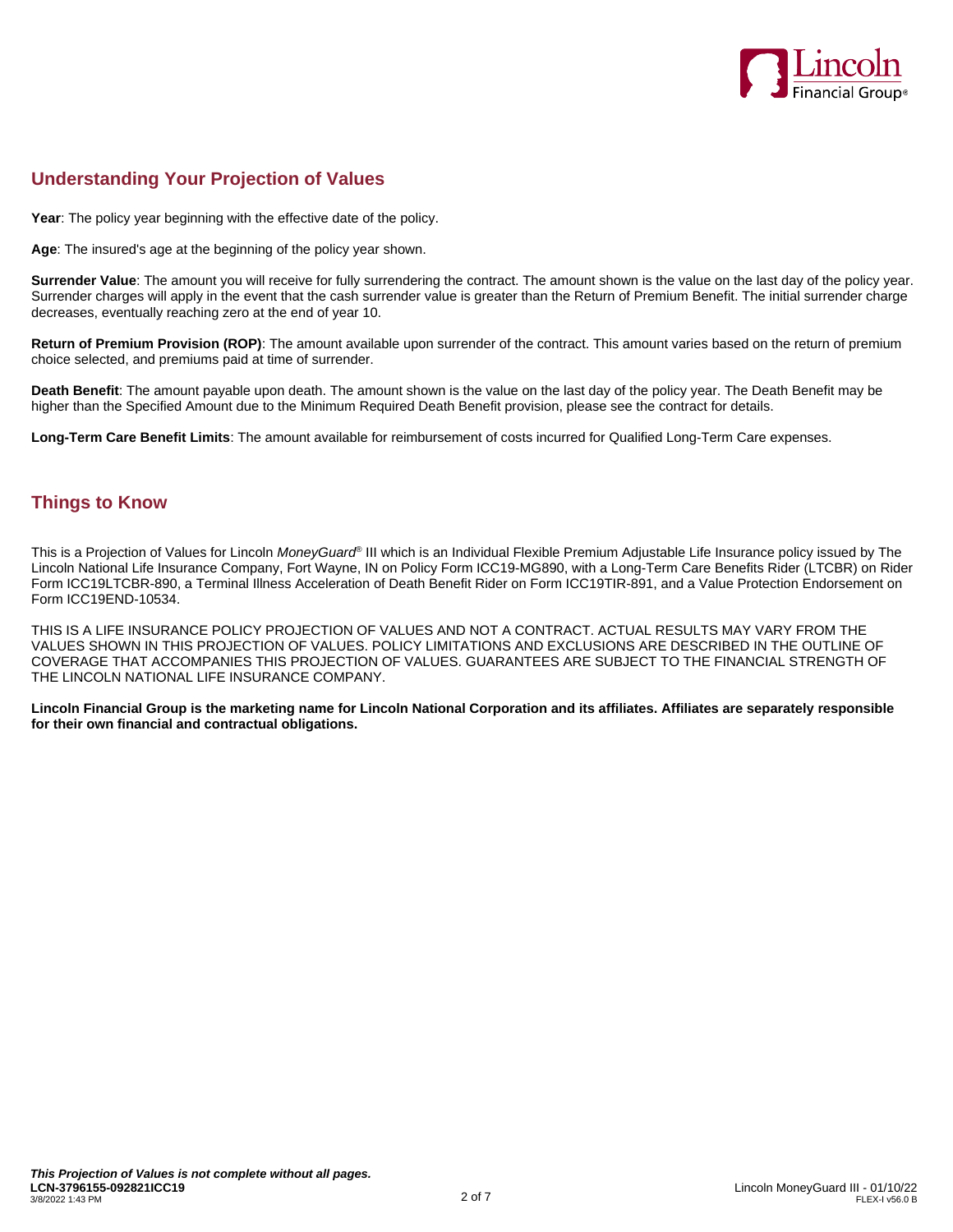

## **Lincoln** *MoneyGuard***® III provides expense reimbursement for Qualified Long-Term Care expenses including:**

| - Adult day care<br>- Nursing home care services                                                          | - Home health care<br>- Assisted living | - Hospice services<br>- Alternative care services                                                                                                                               | - Transitional care assistance<br>- Caregiver training |
|-----------------------------------------------------------------------------------------------------------|-----------------------------------------|---------------------------------------------------------------------------------------------------------------------------------------------------------------------------------|--------------------------------------------------------|
| <b>Single Premium Amount</b>                                                                              | \$100,000                               | This projection of values assumes premiums are paid as shown. The<br>premium amount is received on the policy effective date.                                                   |                                                        |
| Long-Term Care Benefit Limits:<br><b>Initial Monthly</b><br><b>Initial Annual</b><br><b>Initial Total</b> | \$4,820<br>\$57,844<br>\$374,157        | These are the initial amounts available for expense reimbursement for<br>Qualified Long-Term Care Services, subject to rider terms and<br>conditions.                           |                                                        |
| <b>Inflation Option</b>                                                                                   | 3% Compound                             | The inflation option will automatically increase the monthly rider amount<br>by 3% annually. Increased benefit amounts are shown in the LTC<br>Benefit column on page 4 herein. |                                                        |
| Minimum Long-Term Care<br><b>Benefit Duration</b>                                                         | 6 years                                 | Reimbursements for Qualified Long-Term Care Services, are available,<br>based on the selected duration:<br>Long-Term Care Benefits Rider (LTCBR): 6 years                       |                                                        |
| Deductible Period                                                                                         | <b>None</b>                             | There is no deductible period. Benefits are payable on the first day of<br>care for eligible claims.                                                                            |                                                        |
| <b>Initial Specified Amount</b>                                                                           | \$125,328                               | The Specified Amount is set at issue. Long-Term Care reimbursements<br>reduce the Specified Amount on a dollar-for-dollar basis.                                                |                                                        |
| <b>Initial Residual Death Benefit</b>                                                                     | \$6,266                                 | The minimum death benefit if Long-Term Care reimbursements have<br>reduced the Specified Amount.                                                                                |                                                        |
| <b>Return of Premium</b>                                                                                  | \$70,000                                | If the policy is surrendered there will be a Return of Premium value<br>available. The Return of Premium value is reduced by any debt,<br>withdrawals and claims received.      |                                                        |
| LTC Benefits Rider Charge *                                                                               | \$571.85/mth                            | LTCBR charge is \$571.85 per month for 10 years.<br>* These are not additional premiums; the LTC Rider Charge is deducted from the<br>Gross Cash Value.                         |                                                        |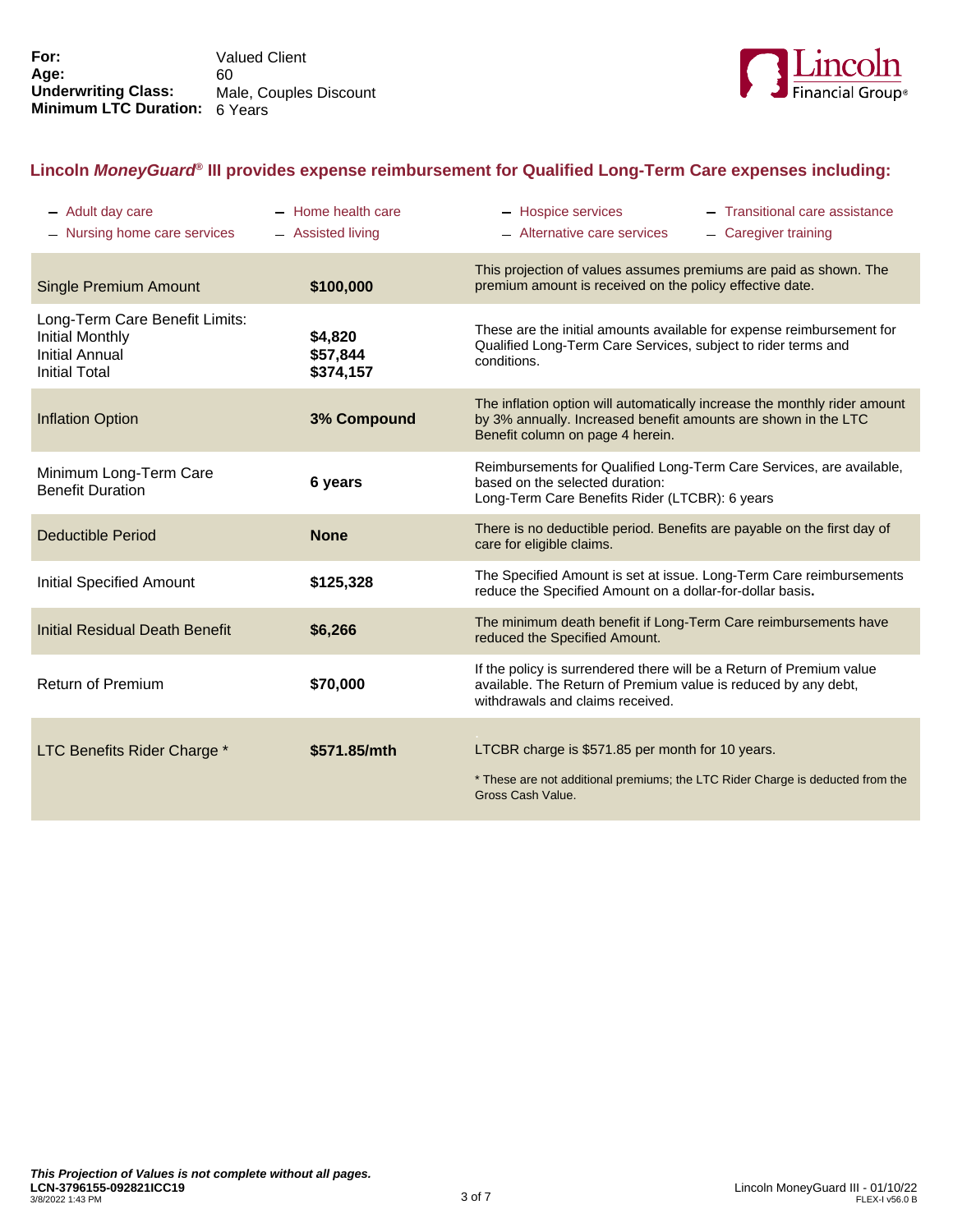

#### **ALL VALUES AND BENEFITS SHOWN ARE GUARANTEED(1)**

|                       |          |                                  |                              |                                       |               | <b>Long-Term Care Reimbursement</b><br><b>Benefit Limits (2)</b> |                  |                |                |
|-----------------------|----------|----------------------------------|------------------------------|---------------------------------------|---------------|------------------------------------------------------------------|------------------|----------------|----------------|
|                       |          |                                  |                              |                                       |               | 3% Compound Interest                                             |                  |                |                |
| <b>Policy</b><br>Year | Age      | <b>Planned</b><br><b>Premium</b> | <b>Surrender</b><br>Value(3) | <b>Death Benefit</b><br><b>Amount</b> | IRR(4)        | <b>Total</b>                                                     | <b>Annual</b>    | <b>Monthly</b> | IRR(5)         |
|                       |          |                                  |                              |                                       |               |                                                                  |                  |                |                |
| 1                     | 60       | 100,000                          | 73,391                       | 143,573                               | 43.6%         | 374,157                                                          | 57,844           | 4,820          | 56.1%          |
| 2<br>3                | 61<br>62 | 0<br>$\pmb{0}$                   | 70,000<br>70,000             | 128,510<br>125,328                    | 13.4%<br>7.8% | 385,382<br>396,943                                               | 59,579<br>61,366 | 4,965<br>5,114 | 38.8%<br>30.3% |
| 4                     | 63       | 0                                | 70.000                       | 125,328                               | 5.8%          | 408,852                                                          | 63,207           | 5,267          | 25.2%          |
| 5                     | 64       | $\mathbf 0$                      | 70,000                       | 125,328                               | 4.6%          | 421,118                                                          | 65,104           | 5,425          | 21.8%          |
|                       |          |                                  |                              |                                       |               |                                                                  |                  |                |                |
| 6                     | 65       | $\pmb{0}$                        | 70,000                       | 125,328                               | 3.8%          | 433,751                                                          | 67,057           | 5,588          | 19.3%          |
| 7                     | 66       | 0                                | 70,000                       | 125,328                               | 3.3%          | 446,764                                                          | 69,069           | 5,756          | 17.4%          |
| 8                     | 67       | $\pmb{0}$                        | 70,000                       | 125,328                               | 2.9%          | 460,168                                                          | 71,141           | 5,928          | 15.9%          |
| 9                     | 68       | 0                                | 70,000                       | 125,328                               | 2.5%          | 473,974                                                          | 73,275           | 6,106          | 14.6%          |
| 10                    | 69       | 0                                | 70,000                       | 125,328                               | 2.3%          | 488,193                                                          | 75,473           | 6,289          | 13.6%          |
| 11                    | 70       | $\pmb{0}$                        | 70,000                       | 125,328                               | 2.1%          | 502,839                                                          | 77,738           | 6,478          | 12.8%          |
| 12                    | 71       | 0                                | 70,000                       | 125,328                               | 1.9%          | 517,925                                                          | 80,070           | 6,672          | 12.1%          |
| 13                    | 72       | $\mathbf 0$                      | 70,000                       | 125,328                               | 1.8%          | 533,463                                                          | 82,472           | 6,873          | 11.5%          |
| 14                    | 73       | $\mathbf 0$                      | 70,000                       | 125,328                               | 1.6%          | 549,468                                                          | 84,946           | 7,079          | 10.9%          |
| 15                    | 74       | $\pmb{0}$                        | 70,000                       | 125,328                               | 1.5%          | 565,952                                                          | 87,495           | 7,291          | 10.5%          |
|                       |          |                                  |                              |                                       |               |                                                                  |                  |                |                |
| 16                    | 75       | $\pmb{0}$                        | 70,000                       | 125,328                               | 1.4%          | 582,931                                                          | 90,120           | 7,510          | 10.0%          |
| 17                    | 76       | 0                                | 70,000                       | 125,328                               | 1.3%          | 600,419                                                          | 92,823           | 7,735          | 9.7%           |
| 18                    | 77       | $\mathbf 0$                      | 70,000                       | 125,328                               | 1.3%          | 618,431                                                          | 95,608           | 7,967          | 9.3%           |
| 19<br>20              | 78       | 0<br>$\mathbf 0$                 | 70,000                       | 125,328                               | 1.2%          | 636,984                                                          | 98,476           | 8,206          | 9.0%           |
|                       | 79       |                                  | 70,000                       | 125,328                               | 1.1%          | 656,095                                                          | 101,431          | 8,453          | 8.7%           |
| 21                    | 80       | $\pmb{0}$                        | 70,000                       | 125,328                               | 1.1%          | 675,778                                                          | 104,474          | 8,706          | 8.5%           |
| 22                    | 81       | 0                                | 70,000                       | 125,328                               | 1.0%          | 696,052                                                          | 107,608          | 8,967          | 8.3%           |
| 23                    | 82       | 0                                | 70,000                       | 125,328                               | 1.0%          | 716,933                                                          | 110,836          | 9,236          | 8.0%           |
| 24                    | 83       | $\mathbf 0$                      | 70,000                       | 125,328                               | 1.0%          | 738,442                                                          | 114,161          | 9,513          | 7.8%           |
| 25                    | 84       | 0                                | 70,000                       | 125,328                               | 0.9%          | 760,596                                                          | 117,586          | 9,799          | 7.7%           |
| 26                    | 85       | $\pmb{0}$                        | 70,000                       | 125,328                               | 0.9%          | 783,414                                                          | 121,114          | 10,093         | 7.5%           |
| 27                    | 86       | $\mathbf 0$                      | 70,000                       | 125,328                               | 0.8%          | 806,917                                                          | 124,747          | 10,396         | 7.3%           |
| 28                    | 87       | 0                                | 70,000                       | 125,328                               | 0.8%          | 831,124                                                          | 128,490          | 10,707         | 7.2%           |
| 29                    | 88       | 0                                | 70,000                       | 125,328                               | 0.8%          | 856,059                                                          | 132,345          | 11,029         | 7.1%           |
| 30                    | 89       | 0                                | 70,000                       | 125,328                               | 0.8%          | 881,741                                                          | 136,315          | 11,360         | 6.9%           |
|                       |          |                                  |                              |                                       |               |                                                                  |                  |                |                |

(1) Projection values based on guaranteed policy charges and guaranteed minimum credited rate. No-Lapse Protection provided by the Value Protection Endorsement. This projection assumes all planned premiums paid on due date.

(2) Total benefit limits for reimbursement of Qualified Long-Term Care Services. These values assume the monthly maximum is used for the entire duration selected and the Long-Term Care value will continue to increase on each policy anniversary as a result of the inflation option chosen. The monthly benefit shown is the amount available for the first 12 months of care.

(3) The amount paid on surrender reflects any Return of Premium.

(4) Internal Rate of Return on the Death Benefit Amount. IRR column is blank in years where IRR calculation is unavailable.

(5) Internal Rate of Return on the Total LTC Benefits. IRR column is blank in years where IRR calculation is unavailable.

*This Projection of Values is not complete without all pages.*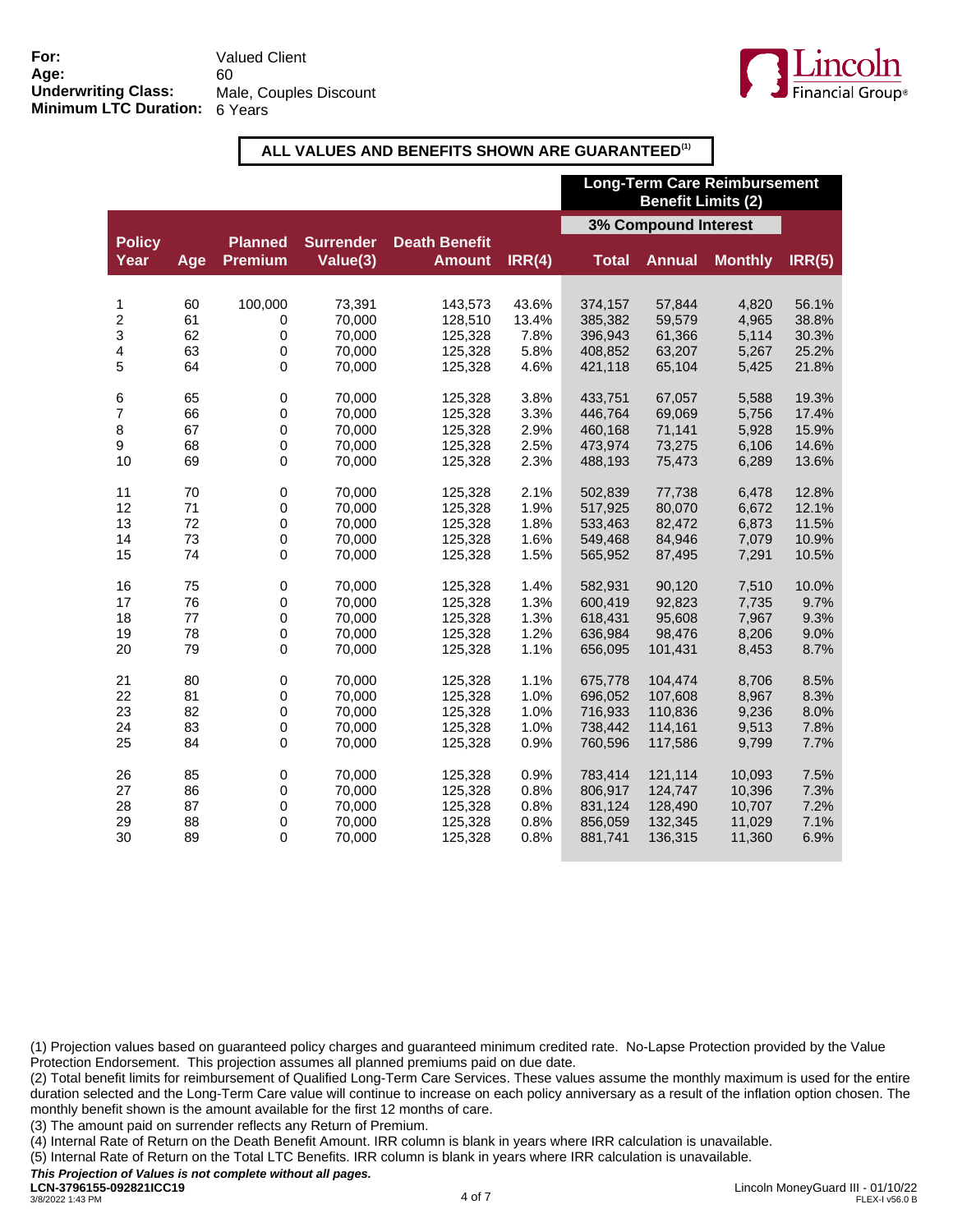

### **ALL VALUES AND BENEFITS SHOWN ARE GUARANTEED(1)**

|                       |     |                                  |                              |                                       |        | <b>Long-Term Care Reimbursement</b><br><b>Benefit Limits (2)</b> |               |                |        |
|-----------------------|-----|----------------------------------|------------------------------|---------------------------------------|--------|------------------------------------------------------------------|---------------|----------------|--------|
|                       |     |                                  |                              |                                       |        | 3% Compound Interest                                             |               |                |        |
| <b>Policy</b><br>Year | Age | <b>Planned</b><br><b>Premium</b> | <b>Surrender</b><br>Value(3) | <b>Death Benefit</b><br><b>Amount</b> | IRR(4) | <b>Total</b>                                                     | <b>Annual</b> | <b>Monthly</b> | IRR(5) |
| 31                    | 90  | 0                                | 70,000                       | 125,328                               | 0.7%   | 908,193                                                          | 140,404       | 11,700         | 6.8%   |
| 32                    | 91  | $\pmb{0}$                        | 70,000                       | 125,328                               | 0.7%   | 935,440                                                          | 144,617       | 12,051         | 6.7%   |
| 33                    | 92  | 0                                | 70,000                       | 125,328                               | 0.7%   | 963,504                                                          | 148,955       | 12,413         | 6.6%   |
| 34                    | 93  | 0                                | 70.000                       | 125,328                               | 0.7%   | 992.409                                                          | 153,424       | 12,785         | 6.5%   |
| 35                    | 94  | $\mathbf 0$                      | 70,000                       | 125,328                               | 0.7%   | 1,022,181                                                        | 158,027       | 13,169         | 6.4%   |
| 36                    | 95  | $\pmb{0}$                        | 70,000                       | 125,328                               | 0.6%   | 1,052,847                                                        | 162,768       | 13,564         | 6.3%   |
| 37                    | 96  | 0                                | 70,000                       | 125,328                               | 0.6%   | 1,084,433                                                        | 167,651       | 13,971         | 6.2%   |
| 38                    | 97  | $\pmb{0}$                        | 70,000                       | 125,328                               | 0.6%   | 1,116,966                                                        | 172,680       | 14,390         | 6.1%   |
| 39                    | 98  | 0                                | 70,000                       | 125,328                               | 0.6%   | 1,150,476                                                        | 177,861       | 14,822         | 6.1%   |
| 40                    | 99  | 0                                | 70,000                       | 125,328                               | 0.6%   | 1,184,990                                                        | 183,197       | 15,266         | 6.0%   |
|                       |     |                                  |                              |                                       |        |                                                                  |               |                |        |
| 41                    | 100 | $\pmb{0}$                        | 70,000                       | 125,328                               | 0.6%   | 1,220,541                                                        | 188.693       | 15,724         | 5.9%   |
| 42                    | 101 | 0                                | 70,000                       | 125,328                               | 0.5%   | 1,257,158                                                        | 194,353       | 16,196         | 5.9%   |
| 43                    | 102 | $\boldsymbol{0}$                 | 70,000                       | 125,328                               | 0.5%   | 1,294,873                                                        | 200,184       | 16,682         | 5.8%   |
| 44                    | 103 | $\boldsymbol{0}$                 | 70,000                       | 125,328                               | 0.5%   | 1,333,720                                                        | 206,190       | 17,182         | 5.7%   |
| 45                    | 104 | 0                                | 70,000                       | 125,328                               | 0.5%   | 1,373,732                                                        | 212,376       | 17,698         | 5.7%   |
| 46                    | 105 | $\pmb{0}$                        | 70,000                       | 125,328                               | 0.5%   | 1,414,944                                                        | 218,747       | 18,229         | 5.6%   |
| 47                    | 106 | 0                                | 70,000                       | 125,328                               | 0.5%   | 1,457,393                                                        | 225,309       | 18,776         | 5.6%   |
| 48                    | 107 | 0                                | 70,000                       | 125,328                               | 0.5%   | 1,501,115                                                        | 232,069       | 19,339         | 5.5%   |
| 49                    | 108 | 0                                | 70,000                       | 125,328                               | 0.5%   | 1,546,149                                                        | 239,031       | 19,919         | 5.5%   |
| 50                    | 109 | 0                                | 70,000                       | 125,328                               | 0.5%   | 1,592,534                                                        | 246,202       | 20,517         | 5.4%   |
| 51                    | 110 | 0                                | 70,000                       | 125,328                               | 0.4%   | 1,640,310                                                        | 253,588       | 21,132         | 5.4%   |
| 52                    | 111 | 0                                | 70,000                       | 125,328                               | 0.4%   | 1,689,519                                                        | 261,195       | 21,766         | 5.3%   |
| 53                    | 112 | 0                                | 70,000                       | 125,328                               | 0.4%   | 1,740,205                                                        | 269,031       | 22,419         | 5.3%   |
| 54                    | 113 | $\pmb{0}$                        | 70,000                       | 125,328                               | 0.4%   | 1,792,411                                                        | 277,102       | 23,092         | 5.2%   |
| 55                    | 114 | 0                                | 70,000                       | 125,328                               | 0.4%   | 1,846,184                                                        | 285,415       | 23,785         | 5.2%   |
| 56                    | 115 | $\pmb{0}$                        | 70,000                       | 125,328                               | 0.4%   | 1,901,570                                                        | 293,978       | 24,498         | 5.2%   |
| 57                    | 116 | $\mathbf 0$                      | 70,000                       | 125,328                               | 0.4%   | 1,958,617                                                        | 302,797       | 25,233         | 5.1%   |
| 58                    | 117 | 0                                | 70,000                       | 125,328                               | 0.4%   | 2,017,376                                                        | 311,881       | 25,990         | 5.1%   |
| 59                    | 118 | 0                                | 70,000                       | 125,328                               | 0.4%   | 2,077,898                                                        | 321,238       | 26,770         | 5.1%   |
| 60                    | 119 | 0                                | 70,000                       | 125,328                               | 0.4%   | 2,140,235                                                        | 330,875       | 27,573         | 5.0%   |
|                       |     |                                  |                              |                                       |        |                                                                  |               |                |        |

(1) Projection values based on guaranteed policy charges and guaranteed minimum credited rate. No-Lapse Protection provided by the Value Protection Endorsement. This projection assumes all planned premiums paid on due date.

(2) Total benefit limits for reimbursement of Qualified Long-Term Care Services. These values assume the monthly maximum is used for the entire duration selected and the Long-Term Care value will continue to increase on each policy anniversary as a result of the inflation option chosen. The monthly benefit shown is the amount available for the first 12 months of care.

(3) The amount paid on surrender reflects any Return of Premium.

(4) Internal Rate of Return on the Death Benefit Amount. IRR column is blank in years where IRR calculation is unavailable.

(5) Internal Rate of Return on the Total LTC Benefits. IRR column is blank in years where IRR calculation is unavailable.

*This Projection of Values is not complete without all pages.*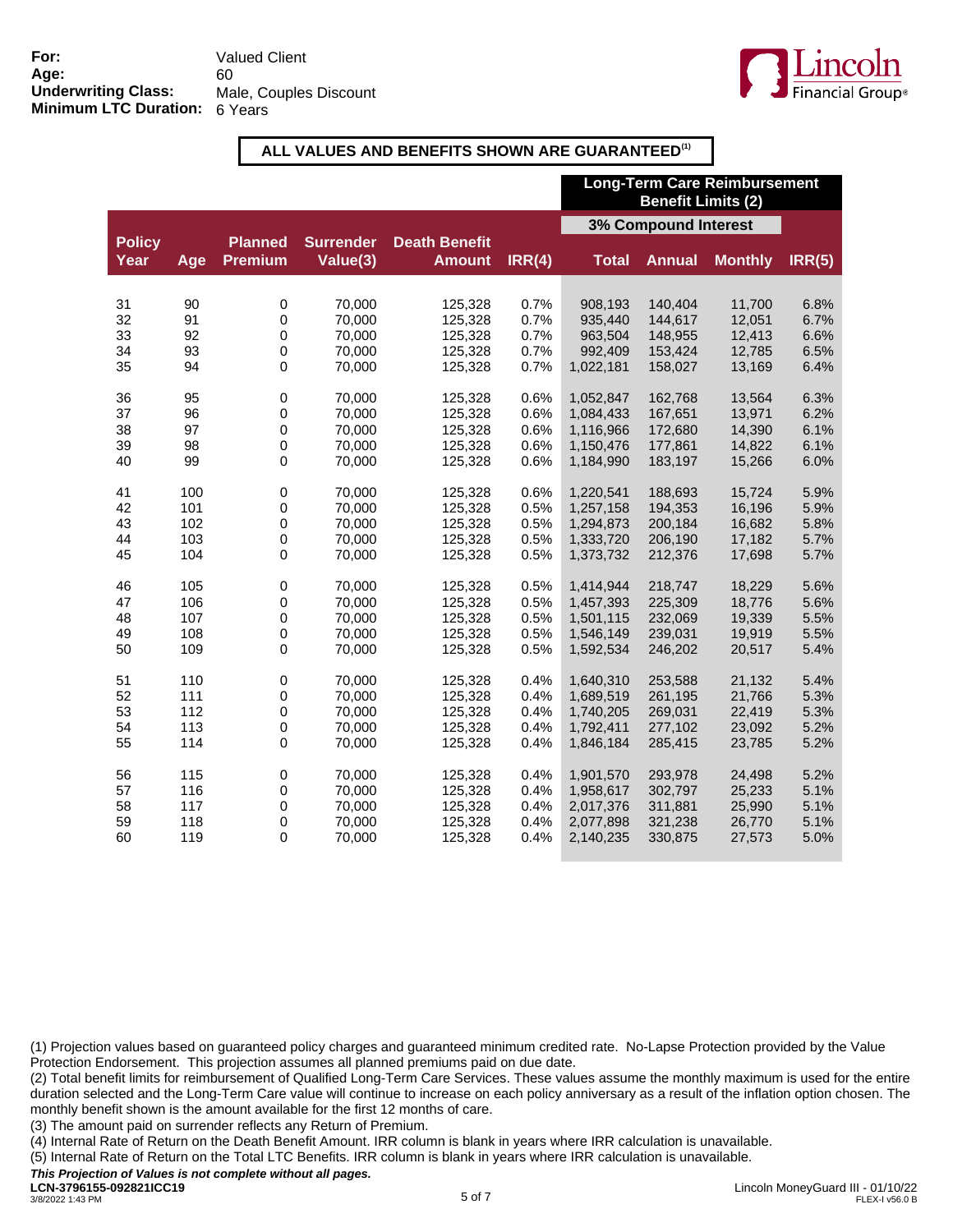

#### **ALL VALUES AND BENEFITS SHOWN ARE GUARANTEED(1)**

|                       |     |                                  |                              |                                |        | <b>Long-Term Care Reimbursement</b><br><b>Benefit Limits (2)</b> |               |                |        |
|-----------------------|-----|----------------------------------|------------------------------|--------------------------------|--------|------------------------------------------------------------------|---------------|----------------|--------|
|                       |     |                                  |                              |                                |        | <b>3% Compound Interest</b>                                      |               |                |        |
| <b>Policy</b><br>Year | Age | <b>Planned</b><br><b>Premium</b> | <b>Surrender</b><br>Value(3) | Death Benefit<br><b>Amount</b> | IRR(4) | Total                                                            | <b>Annual</b> | <b>Monthly</b> | IRR(5) |
|                       |     |                                  |                              |                                |        |                                                                  |               |                |        |
| 61                    | 120 | 0                                | 70.000                       | 125.328                        | 0.4%   | 2.204.443                                                        | 340.801       | 28,400         | 5.0%   |
| 62                    | 121 | 0                                | 70.000                       | 125.328                        | 0.4%   | 2.270.576                                                        | 351.025       | 29.252         | 4.7%   |
| 63                    | 122 | 0                                | 70.000                       | 125.328                        | 0.4%   | 2.338.694                                                        | 361.556       | 30.130         | 4.3%   |
| 64                    | 123 | 0                                | 70.000                       | 125.328                        | 0.4%   | 2.408.856                                                        | 372,403       | 31.034         | 3.8%   |
| 65                    | 124 | 0                                | 70.000                       | 125.328                        | 0.4%   | 2.481.122                                                        | 383.575       | 31.965         | 3.2%   |
| 66                    | 125 | 0                                | 70,000                       | 125,328                        | 0.3%   | 2,555,555                                                        | 395.082       | 32.924         | 2.1%   |

(1) Projection values based on guaranteed policy charges and guaranteed minimum credited rate. No-Lapse Protection provided by the Value Protection Endorsement. This projection assumes all planned premiums paid on due date.

(2) Total benefit limits for reimbursement of Qualified Long-Term Care Services. These values assume the monthly maximum is used for the entire duration selected and the Long-Term Care value will continue to increase on each policy anniversary as a result of the inflation option chosen. The monthly benefit shown is the amount available for the first 12 months of care.

(3) The amount paid on surrender reflects any Return of Premium.

(4) Internal Rate of Return on the Death Benefit Amount. IRR column is blank in years where IRR calculation is unavailable.

(5) Internal Rate of Return on the Total LTC Benefits. IRR column is blank in years where IRR calculation is unavailable.

*This Projection of Values is not complete without all pages.*